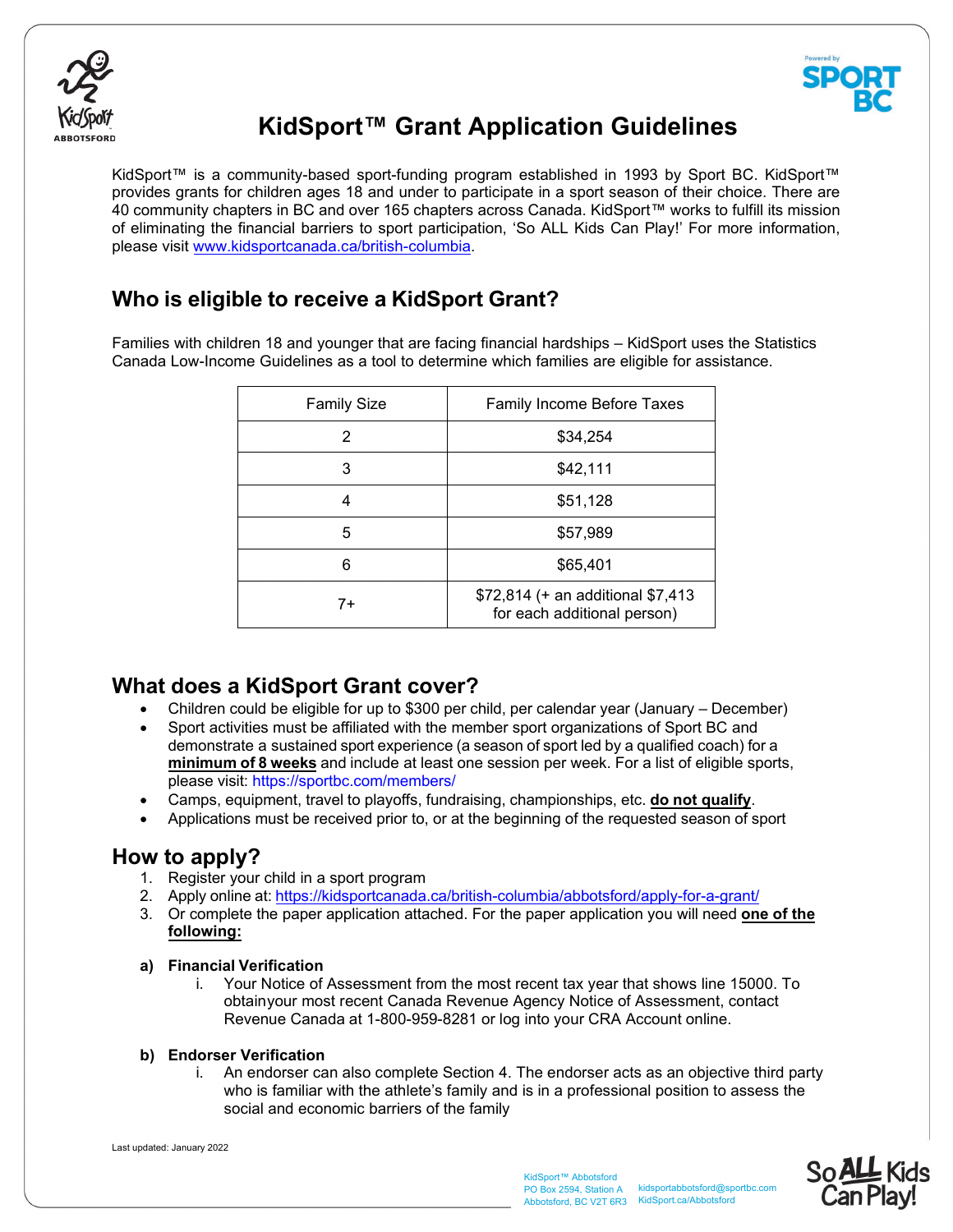



- ii. An Endorser can be a professional in social work or family services, a school administrator (principal or vice-principal) or counsellor, a senior recreation administrator, accountant, lawenforcement officer, social worker, a registered physician, religious leader, or a social servicing organization.
- iii. Endorsers other than those listed may be considered if a written letter from the potential Endorser outlining the financial need of the family is included with the application
- iv. Endorsers cannot be associated with the sports organization, and they cannot be a family member
- 4. Completed paper application can be emailed to: kidsport@sportbc.com or to kidsportabbotsford@sportbc.com

**OR** mailed to:

#### KidSport Abbotsford PO Box 2594 Abbotsford, BC V2T 6R3

- 5. Please allow up to 60 days for notification of application status
- 6. The parent/guardian, or sport organization must notify the KidSport Chapter in their area or KidSport BC if the athlete withdraws from the sport activity. The grant must be used by the athlete for whom the grant was approved – no portion of the grant can be transferred to someone else.
- 7. If you have any questions about eligibility or the application process you can email us at: kidsport@sportbc.com.

#### **Incomplete application forms will be returned**

**If the application has been approved, KidSport will issue funds directly to the sport organization on behalf of the child.**

#### **Privacy and Confidentiality**

KidSport™ respects your privacy. We never sell, trade or loan your information to any other organization. Information provided in this application is being collected for the purpose of administering KidSport™ grants. This information will only be disclosed to KidSport™ personnel who need the information to carry out the responsibilities of their job, and to<br>other organizations who may need to be cont visit www.KidSport.ca/L



KidSport™ Abbotsford PO Box 2594, Station A Abbotsford, BC V2T 6R3 KidSport.ca/Abbotsford

kidsportabbotsford@sportbc.com